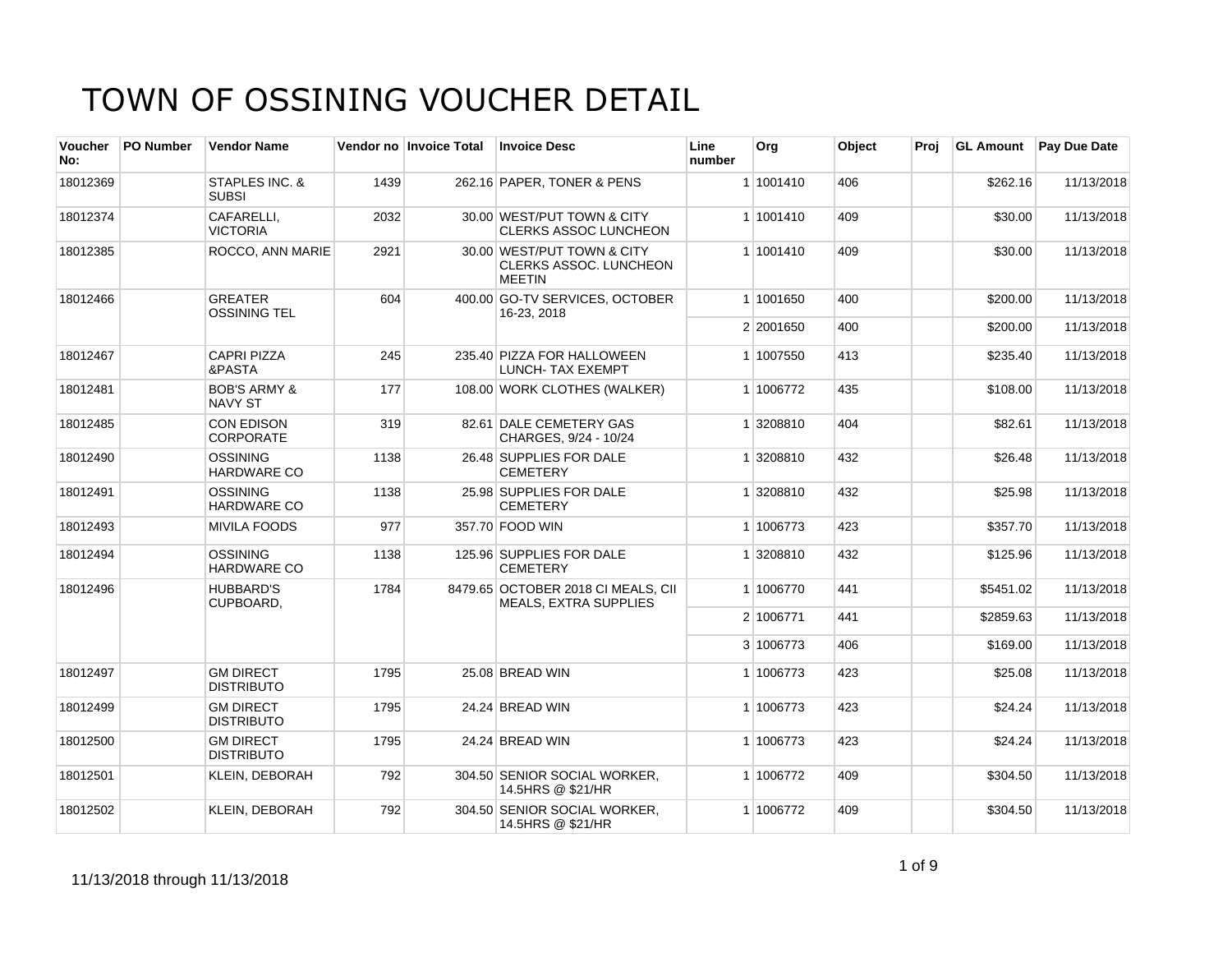| <b>Voucher</b><br>No: | <b>PO Number</b> | <b>Vendor Name</b>                    |      | Vendor no Invoice Total | <b>Invoice Desc</b>                                       | Line<br>number | Org       | Object | Proi | <b>GL Amount</b> | <b>Pay Due Date</b> |
|-----------------------|------------------|---------------------------------------|------|-------------------------|-----------------------------------------------------------|----------------|-----------|--------|------|------------------|---------------------|
| 18012503              |                  | <b>OSSINING</b><br><b>HARDWARE CO</b> | 1138 |                         | 11.78 SUPPLIES FOR DALE<br><b>CEMETERY</b>                |                | 1 3208810 | 432    |      | \$11.78          | 11/13/2018          |
| 18012504              |                  | <b>OSSINING</b><br><b>HARDWARE CO</b> | 1138 |                         | -125.96 RETURN - DALE CEMETERY                            |                | 1 3208810 | 432    |      | $-$125.96$       | 11/13/2018          |
| 18012505              |                  | <b>OSSINING</b><br><b>HARDWARE CO</b> | 1138 |                         | 14.27 SUPPLIES FOR DALE<br><b>CEMETERY</b>                |                | 1 3208810 | 432    |      | \$14.27          | 11/13/2018          |
| 18012508              |                  | OSSINING<br>HARDWARE CO               | 1138 |                         | 18.50 SUPPLIES FOR DALE<br><b>CEMETERY</b>                |                | 1 3208810 | 432    |      | \$18.50          | 11/13/2018          |
| 18012509              |                  | <b>OSSINING</b><br><b>HARDWARE CO</b> | 1138 |                         | 23.41 SUPPLIES FOR DALE<br><b>CEMETERY</b>                |                | 1 3208810 | 432    |      | \$23.41          | 11/13/2018          |
| 18012510              |                  | OSSINING<br><b>HARDWARE CO</b>        | 1138 |                         | 14.36 SUPPLIES FOR DALE<br><b>CEMETERY</b>                |                | 1 3208810 | 432    |      | \$14.36          | 11/13/2018          |
| 18012511              |                  | <b>OSSINING</b><br><b>HARDWARE CO</b> | 1138 |                         | 70.68 FOUNDATION CONCRETE<br>FOR DALE CEMETERY            |                | 1 3208810 | 413    |      | \$70.68          | 11/13/2018          |
| 18012512              |                  | <b>KLEIN, DEBORAH</b>                 | 792  |                         | 189.00 SENIOR SOCIAL WORKER.<br>9HRS @ \$21/HR            |                | 1 1006772 | 409    |      | \$189.00         | 11/13/2018          |
| 18012513              |                  | <b>OSSINING</b><br><b>HARDWARE CO</b> | 1138 |                         | 20.97 SUPPLIES FOR DALE<br><b>CEMETERY</b>                |                | 1 3208810 | 432    |      | \$20.97          | 11/13/2018          |
| 18012514              |                  | KLEIN, DEBORAH                        | 792  |                         | 315.00 SENIOR SOCIAL WORKER,<br>15HRS @ \$21/HR           |                | 1 1006772 | 409    |      | \$315.00         | 11/13/2018          |
| 18012515              |                  | <b>KLEIN, DEBORAH</b>                 | 792  |                         | 210.00 SENIOR SOCIAL WORKER,<br>10HRS @ \$21/HR           |                | 1 1006772 | 409    |      | \$210.00         | 11/13/2018          |
| 18012516              |                  | <b>KELLY, CAMERON</b>                 | 779  |                         | 70.00 DANCE CLASS                                         |                | 1 1006772 | 409    |      | \$70.00          | 11/13/2018          |
| 18012517              |                  | <b>KELLY, CAMERON</b>                 | 779  |                         | 70.00 DANCE CLASS                                         |                | 1 1006772 | 409    |      | \$70.00          | 11/13/2018          |
| 18012518              |                  | <b>KELLY, CAMERON</b>                 | 779  |                         | 70.00 DANCE CLASS                                         |                | 1 1006772 | 409    |      | \$70.00          | 11/13/2018          |
| 18012519              |                  | <b>KELLY, CAMERON</b>                 | 779  |                         | 70.00 DANCE CLASS                                         |                | 1 1006772 | 409    |      | \$70.00          | 11/13/2018          |
| 18012520              |                  | JEFFRIES, PAUL                        | 1793 |                         | 75.00 ART CLASS                                           |                | 1 1006772 | 409    |      | \$75.00          | 11/13/2018          |
| 18012521              |                  | JEFFRIES, PAUL                        | 1793 |                         | 75.00 ART CLASS                                           |                | 1 1006772 | 409    |      | \$75.00          | 11/13/2018          |
| 18012522              |                  | JEFFRIES, PAUL                        | 1793 |                         | 75.00 ART CLASS                                           |                | 1 1006772 | 409    |      | \$75.00          | 11/13/2018          |
| 18012523              |                  | JEFFRIES, PAUL                        | 1793 |                         | 75.00 ART CLASS                                           |                | 1 1006772 | 409    |      | \$75.00          | 11/13/2018          |
| 18012524              |                  | ASARO, KATHY                          | 87   |                         | 19.37 REIMBURSEMENT- DOLLAR<br><b>WORLD (TABLECLOTHS)</b> |                | 1 1006770 | 201    |      | \$19.37          | 11/13/2018          |
| 18012525              |                  | ASARO, KATHY                          | 87   |                         | 3.99 REIMBURSEMENT-MOBIL<br><b>STATION, TRANS FLUID</b>   |                | 1 1006772 | 455    |      | \$3.99           | 11/13/2018          |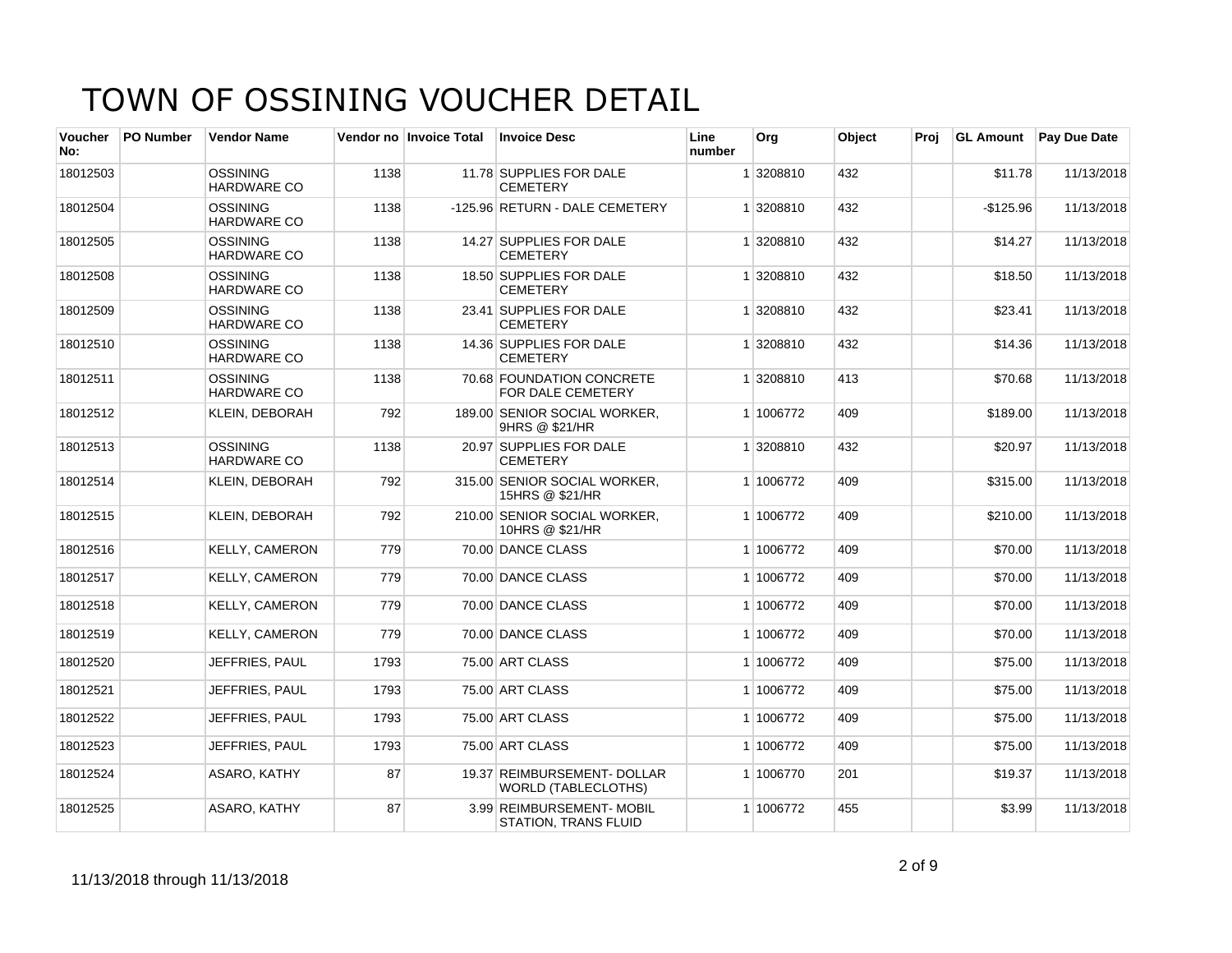| <b>Voucher</b><br>No: | <b>PO Number</b> | <b>Vendor Name</b>                        |      | Vendor no Invoice Total | <b>Invoice Desc</b>                                       | Line<br>number | Org       | Object | Proi | <b>GL Amount</b> | <b>Pay Due Date</b> |
|-----------------------|------------------|-------------------------------------------|------|-------------------------|-----------------------------------------------------------|----------------|-----------|--------|------|------------------|---------------------|
| 18012527              |                  | ASARO, KATHY                              | 87   |                         | 58.11 REIMBURSEMENT- DOLLAR<br><b>WORLD (TABLECLOTHS)</b> |                | 1 1006770 | 201    |      | \$58.11          | 11/13/2018          |
| 18012528              |                  | <b>STARTER FOOD</b><br>CORP. C            | 1441 |                         | 27.38 FOOD WIN                                            |                | 1 1006773 | 423    |      | \$27.38          | 11/13/2018          |
| 18012530              |                  | <b>STARTER FOOD</b><br>CORP. C            | 1441 |                         | 28.05 FOOD WIN                                            |                | 1 1006773 | 423    |      | \$28.05          | 11/13/2018          |
| 18012531              |                  | <b>STARTER FOOD</b><br>CORP. C            | 1441 |                         | 43.73 FOOD WIN                                            |                | 1 1006773 | 423    |      | \$43.73          | 11/13/2018          |
| 18012532              |                  | <b>STARTER FOOD</b><br>CORP. C            | 1441 |                         | 47.63 FOOD WIN                                            |                | 1 1006773 | 423    |      | \$47.63          | 11/13/2018          |
| 18012533              |                  | <b>STARTER FOOD</b><br>CORP. C            | 1441 |                         | 44.90 FOOD WIN                                            |                | 1 1006773 | 423    |      | \$44.90          | 11/13/2018          |
| 18012534              |                  | MELROSE LUMBER<br>CO.,                    | 945  |                         | 108.75 SUPPLIES FOR DALE<br><b>CEMETERY</b>               |                | 1 3208810 | 432    |      | \$108.75         | 11/13/2018          |
| 18012535              |                  | <b>MELROSE LUMBER</b><br>CO.              | 945  |                         | 6.69 SUPPLIES FOR DALE<br><b>CEMETERY</b>                 |                | 1 3208810 | 432    |      | \$6.69           | 11/13/2018          |
| 18012536              |                  | <b>MELROSE LUMBER</b><br>CO.,             | 945  |                         | 59.70 SUPPLIES FOR DALE<br><b>CEMETERY</b>                |                | 1 3208810 | 432    |      | \$59.70          | 11/13/2018          |
| 18012537              |                  | <b>BOB'S ARMY &amp;</b><br><b>NAVY ST</b> | 177  |                         | 161.99 UNIFORM ALLOWANCE FOR<br>P. CONNOLLY               |                | 1 3208810 | 435    |      | \$161.99         | 11/13/2018          |
| 18012538              |                  | <b>MT. KISCO TRUCK &amp;</b><br>AU        | 1000 |                         | 127.00 BATTERY FOR SKID STEER                             |                | 1 3208810 | 432    |      | \$127.00         | 11/13/2018          |
| 18012539              |                  | MANY'S EXPRESS<br>INC.                    | 907  |                         | 820.00 STORAGE OF VOTING<br><b>MACHINES 11/2018</b>       |                | 1 1001450 | 43402  |      | \$820.00         | 11/13/2018          |
| 18012540              |                  | SPCA OF<br><b>WESTCHESTER</b>             | 1427 |                         | 970.98 TOWN CHARGE FOR THE<br>MONTH OF NOV 18             |                | 1 2003510 | 430    |      | \$970.98         | 11/13/2018          |
| 18012541              |                  | STARTER FOOD<br>CORP. C                   | 1441 |                         | 18.86 FOOD WIN                                            |                | 1 1006773 | 423    |      | \$18.86          | 11/13/2018          |
| 18012542              |                  | <b>STARTER FOOD</b><br>CORP. C            | 1441 |                         | 54.15 FOOD WIN                                            |                | 1 1006773 | 423    |      | \$54.15          | 11/13/2018          |
| 18012543              |                  | <b>STARTER FOOD</b><br>CORP. C            | 1441 |                         | 21.65 HALLOWEEN PARTY<br><b>SUPPLIES</b>                  |                | 1 3400085 | 090902 |      | \$21.65          | 11/13/2018          |
| 18012544              |                  | <b>STARTER FOOD</b><br>CORP. C            | 1441 |                         | 28.23 FOOD WIN                                            |                | 1 1006773 | 423    |      | \$28.23          | 11/13/2018          |
| 18012545              |                  | <b>STARTER FOOD</b><br>CORP. C            | 1441 |                         | 49.34 FOOD WIN                                            |                | 1 1006773 | 423    |      | \$49.34          | 11/13/2018          |
| 18012546              |                  | <b>STARTER FOOD</b><br>CORP. C            | 1441 |                         | 33.44 FOOD WIN                                            |                | 1 1006773 | 423    |      | \$33.44          | 11/13/2018          |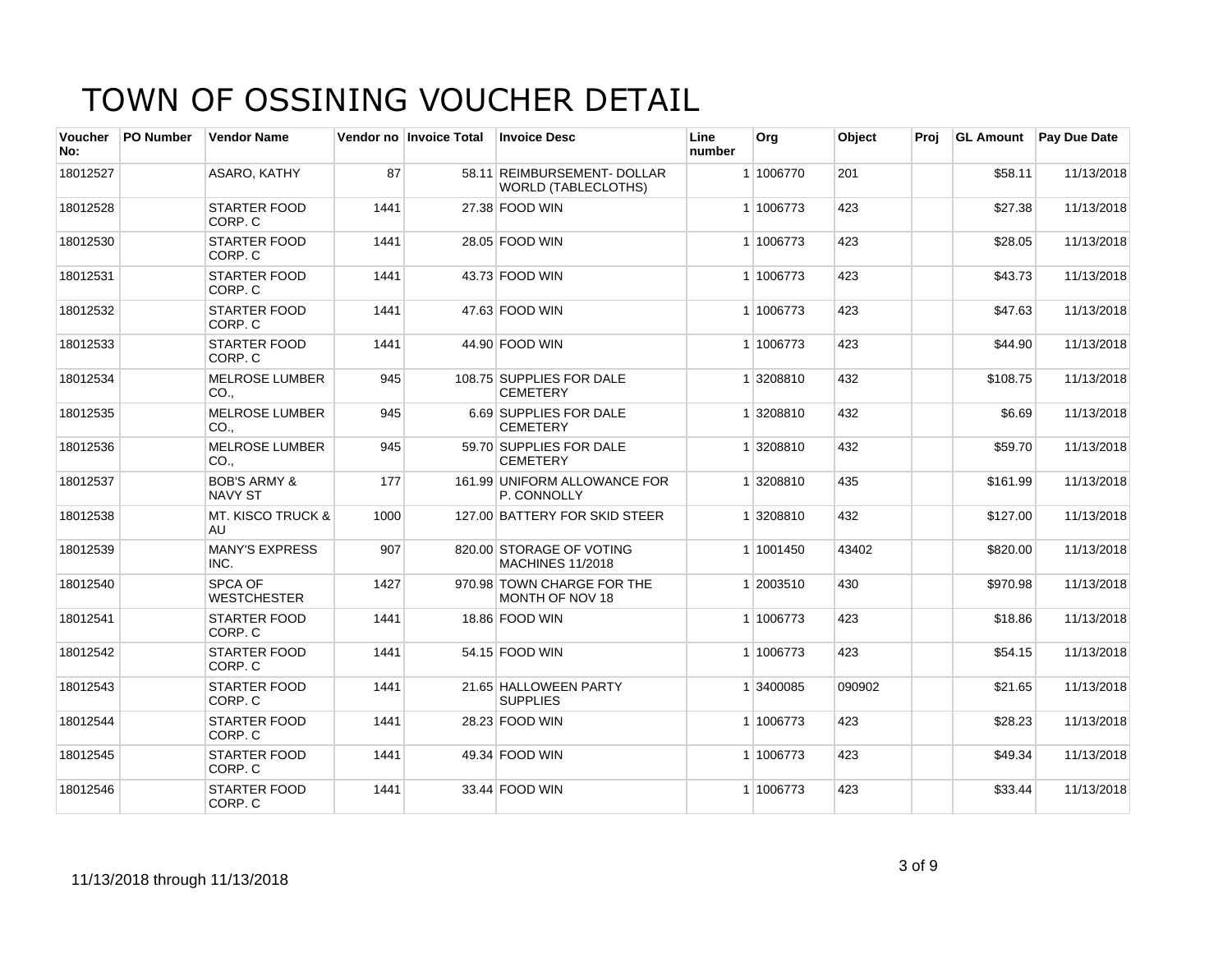| <b>Voucher</b><br>No: | PO Number | <b>Vendor Name</b>                    |      | Vendor no Invoice Total | <b>Invoice Desc</b>                                          | Line<br>number | Org       | Object | Proj | <b>GL Amount</b> | <b>Pay Due Date</b> |
|-----------------------|-----------|---------------------------------------|------|-------------------------|--------------------------------------------------------------|----------------|-----------|--------|------|------------------|---------------------|
| 18012547              |           | <b>STARTER FOOD</b><br>CORP. C        | 1441 |                         | 24.85 FOOD WIN                                               |                | 1 1006773 | 423    |      | \$24.85          | 11/13/2018          |
| 18012548              |           | PACCHIANA, DEAN                       | 1155 |                         | 1593.00 WEBSITE SERVICES, 7/1/18-<br>9/30/18                 |                | 1 1001650 | 402    |      | \$1593.00        | 11/13/2018          |
| 18012549              |           | <b>SILVERBERG</b><br>ZALANTIS,        | 1404 |                         | 5600.00 MONTHLY RETAINER-<br>OCTOBER 2018                    |                | 1 1001420 | 458    |      | \$2800.00        | 11/13/2018          |
|                       |           |                                       |      |                         |                                                              |                | 2 2001420 | 458    |      | \$2800.00        | 11/13/2018          |
| 18012550              |           | <b>SILVERBERG</b><br>ZALANTIS,        | 1404 |                         | 27.00 FITZPATRICK ARTICLE 78                                 |                | 1 2001420 | 458    |      | \$27.00          | 11/13/2018          |
| 18012551              |           | <b>XEROX FINANCIAL</b><br><b>SERV</b> | 1692 |                         | 222.83 CLERKS COPIER, 10/9-11/8                              |                | 1 1001410 | 407    |      | \$222.83         | 11/13/2018          |
| 18012552              |           | <b>CSEA</b>                           | 362  |                         | 495.60 CSEA VISION BENEFIT,<br>OCTOBER 2018                  |                | 1 1009070 | 800    |      | \$423.18         | 11/13/2018          |
|                       |           |                                       |      |                         |                                                              |                | 2 2009070 | 800    |      | \$72.42          | 11/13/2018          |
| 18012553              |           | <b>CSEA</b>                           | 362  |                         | 495.60 CSEA VISION BENEFIT,<br>NOVEMBER 2018                 |                | 1 1009070 | 800    |      | \$423.18         | 11/13/2018          |
|                       |           |                                       |      |                         |                                                              |                | 2 2009070 | 800    |      | \$72.42          | 11/13/2018          |
| 18012554              |           | <b>VERIZON</b><br><b>WIRELESS</b>     | 1600 |                         | 327.67 VERIZON WIRELESS, 9/24-<br>10/23                      |                | 1 3105110 | 402    |      | \$72.72          | 11/13/2018          |
|                       |           |                                       |      |                         |                                                              |                | 2 1007110 | 402    |      | \$36.36          | 11/13/2018          |
|                       |           |                                       |      |                         |                                                              |                | 3 1006772 | 402    |      | \$32.72          | 11/13/2018          |
|                       |           |                                       |      |                         |                                                              |                | 4 1001620 | 407    |      | \$185.87         | 11/13/2018          |
| 18012555              |           | STAPLES INC. &<br><b>SUBSI</b>        | 1439 |                         | 37.83 PHONE MESSAGE PADS &<br><b>BUDGET BINDERS/DIVIDERS</b> |                | 1 1001220 | 406    |      | \$37.83          | 11/13/2018          |
| 18012556              |           | <b>DELTA DENTAL</b>                   | 398  |                         | 5778.78 DELTA DENTAL, NOVEMBER<br>2018                       |                | 1 1009070 | 800    |      | \$3682.54        | 11/13/2018          |
|                       |           |                                       |      |                         |                                                              |                | 2 2009070 | 800    |      | \$327.50         | 11/13/2018          |
|                       |           |                                       |      |                         |                                                              |                | 3 3109070 | 800    |      | \$1456.35        | 11/13/2018          |
|                       |           |                                       |      |                         |                                                              |                | 4 3209070 | 800    |      | \$312.39         | 11/13/2018          |
| 18012562              |           | <b>CON EDISON</b><br><b>CORPORATE</b> | 319  |                         | 33.32 OBCC GAS CHARGES, 9/24 -<br>10/24                      |                | 1 1007110 | 404    |      | \$33.32          | 11/13/2018          |
| 18012563              |           | HOME DEPOT<br><b>CREDIT SE</b>        | 671  |                         | -281.38 RETURN - PARKS DEPT.                                 |                | 1 1007110 | 485    |      | $-$ \$281.38     | 11/13/2018          |
| 18012564              |           | HOME DEPOT<br><b>CREDIT SE</b>        | 671  |                         | 781.79 SUPPLIES FOR CEDAR LANE<br>GARAGE                     |                | 1 1007110 | 485    |      | \$781.79         | 11/13/2018          |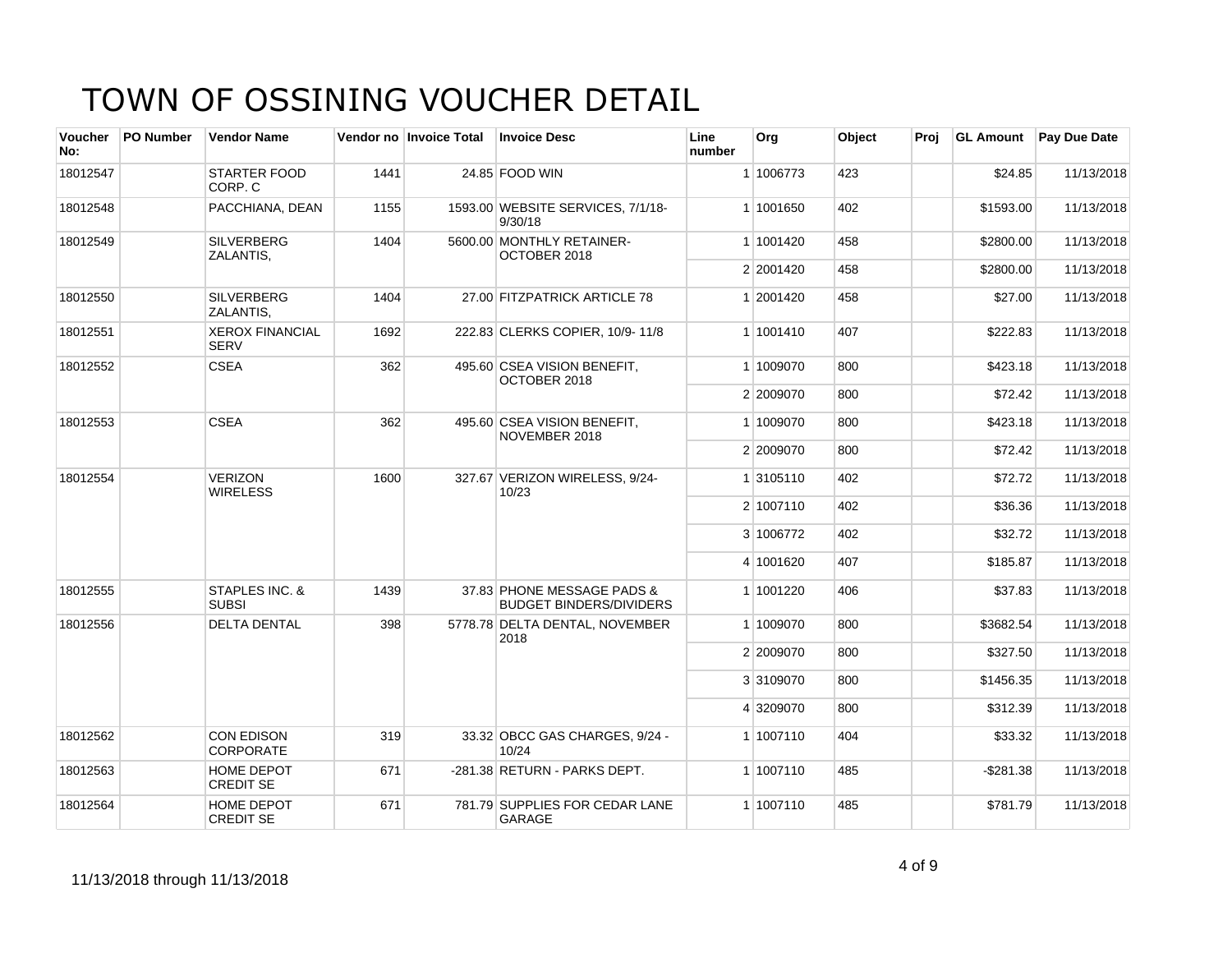| <b>Voucher</b><br>No: | PO Number         | <b>Vendor Name</b>                    |      | Vendor no Invoice Total | <b>Invoice Desc</b>                                    | Line<br>number | Org       | Object | Proi | <b>GL Amount</b> | <b>Pay Due Date</b> |
|-----------------------|-------------------|---------------------------------------|------|-------------------------|--------------------------------------------------------|----------------|-----------|--------|------|------------------|---------------------|
| 18012565              |                   | <b>HOME DEPOT</b><br><b>CREDIT SE</b> | 671  |                         | 893.88 SUPPLIES FOR CEDAR LANE<br>GARAGE               |                | 1 1007110 | 485    |      | \$893.88         | 11/13/2018          |
| 18012566              |                   | <b>HOME DEPOT</b><br><b>CREDIT SE</b> | 671  |                         | 781.45 SUPPLIES FOR CEDAR LANE<br><b>GARAGE</b>        |                | 1 1007110 | 485    |      | \$781.45         | 11/13/2018          |
| 18012567              |                   | <b>HOME DEPOT</b><br><b>CREDIT SE</b> | 671  |                         | 184.23 SUPPLIES FOR CEDAR LANE<br><b>GARAGE</b>        |                | 1 1007110 | 485    |      | \$184.23         | 11/13/2018          |
| 18012568              |                   | <b>HOME DEPOT</b><br><b>CREDIT SE</b> | 671  |                         | 291.60 SUPPLIES FOR CEDAR LANE<br>GARAGE               |                | 1 1007110 | 485    |      | \$291.60         | 11/13/2018          |
| 18012569              |                   | HOME DEPOT<br><b>CREDIT SE</b>        | 671  |                         | 86.31 SUPPLIES FOR CEDAR LANE<br><b>GARAGE</b>         |                | 1 1007110 | 485    |      | \$86.31          | 11/13/2018          |
| 18012570              |                   | <b>HOME DEPOT</b><br><b>CREDIT SE</b> | 671  |                         | 438.61 SUPPLIES FOR CEDAR LANE<br>GARAGE               |                | 1 1007110 | 485    |      | \$438.61         | 11/13/2018          |
| 18012571              |                   | <b>HOME DEPOT</b><br><b>CREDIT SE</b> | 671  |                         | 4.10 SUPPLIES FOR CEDAR LANE<br>GARAGE                 |                | 1 1007110 | 485    |      | \$4.10           | 11/13/2018          |
| 18012572              |                   | HOME DEPOT<br><b>CREDIT SE</b>        | 671  |                         | 33.35 SUPPLIES FOR LARRYS<br><b>HOUSE</b>              |                | 1 1007110 | 485    |      | \$33.35          | 11/13/2018          |
| 18012573              |                   | CALL-A-HEAD<br>CORP.                  | 232  |                         | 36.50 RENTAL OF DOG PARK UNIT.<br>$11/1 - 11/30$       |                | 1 1007110 | 485    |      | \$36.50          | 11/13/2018          |
| 18012574              |                   | ALL-WELD<br>PRODUCTS. C               | 43   |                         | 30.00 RENTAL OF RYDER SHOP<br>TANKS, ACCT #01285       |                | 1 1007110 | 485    |      | \$30.00          | 11/13/2018          |
| 18012576              |                   | <b>OSSINING LAWN</b><br><b>MOWER</b>  | 1140 |                         | 237.00 SERVICE ON PARKS DEPT<br><b>EQUIPMENT</b>       |                | 1 1007110 | 485    |      | \$237.00         | 11/13/2018          |
| 18012578              |                   | <b>OSSINING LAWN</b><br><b>MOWER</b>  | 1140 |                         | 113.98 TRIMMER LINE FOR PARKS<br>DEPT.                 |                | 1 1007110 | 485    |      | \$113.98         | 11/13/2018          |
| 18012580              |                   | CALL-A-HEAD<br>CORP.                  | 232  |                         | 36.50 RENTAL OF DOG PARK UNIT,<br>$10/1 - 10/31$       |                | 1 1007110 | 485    |      | \$36.50          | 11/13/2018          |
| 18012582              |                   | ALL-WELD<br>PRODUCTS, C               | 43   |                         | 30.00 RENTAL OF RYDER SHOP<br>TANKS, ACCT #01285       |                | 1 1007110 | 485    |      | \$30.00          | 11/13/2018          |
| 18012584              |                   | <b>LAWTON ADAMS</b><br><b>CONSTRU</b> | 826  |                         | 780.00 SUPPLIES FOR CEDAR LANE<br>PARK & HAYRIDE       |                | 1 1007110 | 485    |      | \$285.00         | 11/13/2018          |
|                       |                   |                                       |      |                         |                                                        |                | 2 1007550 | 413    |      | \$495.00         | 11/13/2018          |
|                       | 18012585 20170050 | <b>ACME AUTO</b><br><b>LEASING</b>    | 1949 |                         | 365.00 NISSAN LEAF LEASE FOR<br>BUILDING, 11/1 - 11/30 |                | 1 2003620 | 207    |      | \$365.00         | 11/13/2018          |
| 18012586              |                   | <b>SHERWIN WILLIAMS</b>               | 2320 |                         | 415.45 PAINT FOR FIELDS                                |                | 1 1007110 | 485    |      | \$415.45         | 11/13/2018          |
| 18012587              |                   | <b>CITY CARTING, INC.</b>             | 2687 |                         | 453.60 DUMP CONTAINERS FOR<br><b>PARKS DEPT</b>        |                | 1 1007110 | 485    |      | \$453.60         | 11/13/2018          |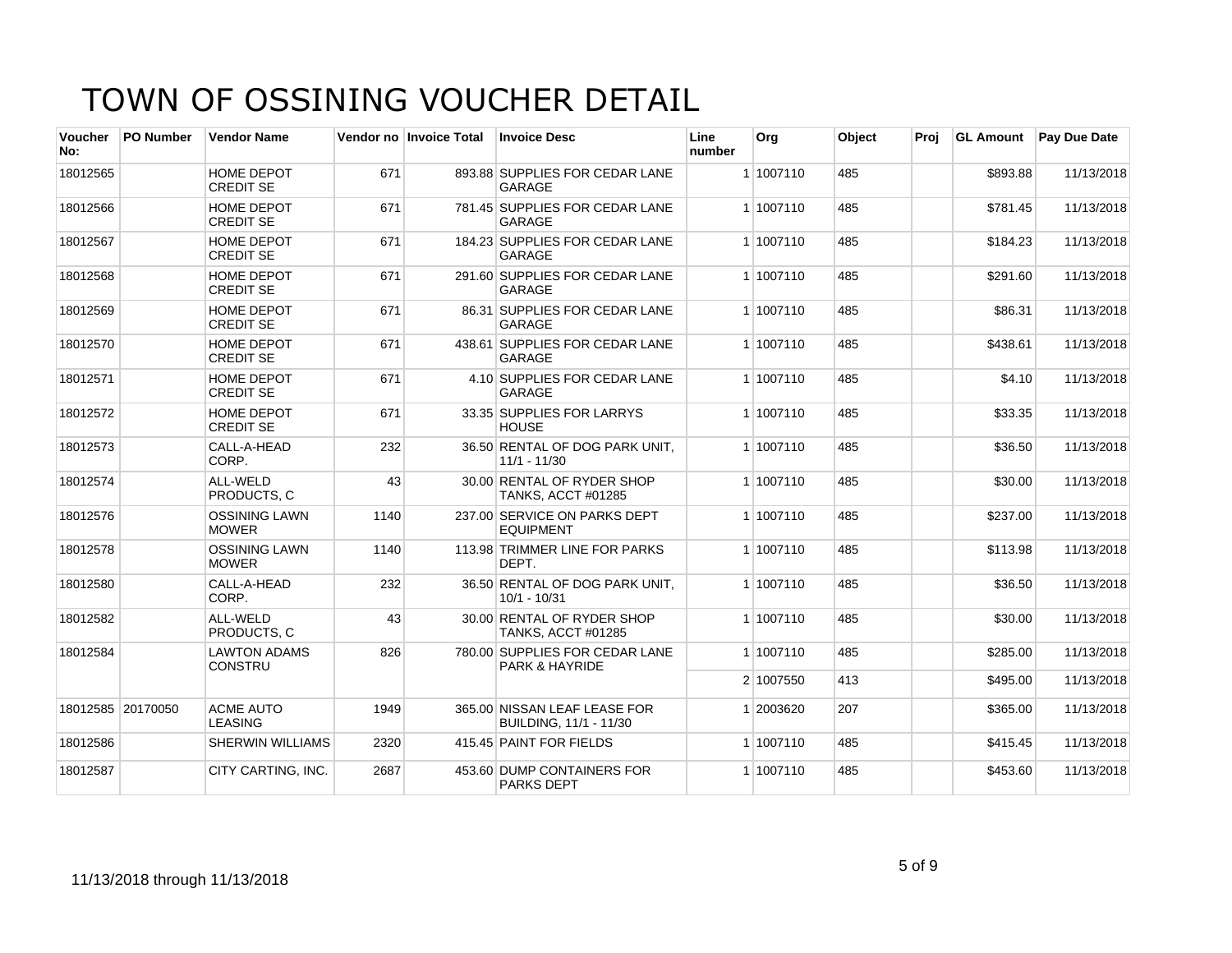| <b>Voucher</b><br>No: | PO Number | <b>Vendor Name</b>                    |      | Vendor no Invoice Total | <b>Invoice Desc</b>                                                    | Line<br>number | Org       | Object | Proj | <b>GL Amount</b> | Pay Due Date |
|-----------------------|-----------|---------------------------------------|------|-------------------------|------------------------------------------------------------------------|----------------|-----------|--------|------|------------------|--------------|
| 18012588              |           | FREDERICK P.<br><b>CLARK A</b>        | 541  |                         | 1974.00 CONSULTING SVCS TO TB<br>FOR SEPT: ACC. APTS &<br><b>SOLAR</b> |                | 1 2001989 | 446    |      | \$1974.00        | 11/13/2018   |
| 18012589              |           | LEAVITT LEGAL,<br><b>PLLC</b>         | 1794 |                         | 3834.00 SPECIAL COUNSEL-AUGUST<br>& SEPTEMBER 2018                     |                | 1 1001420 | 458    |      | \$1917.00        | 11/13/2018   |
|                       |           |                                       |      |                         |                                                                        |                | 2 2001420 | 458    |      | \$1917.00        | 11/13/2018   |
| 18012590              |           | LEAVITT LEGAL,<br><b>PLLC</b>         | 1794 |                         | 1917.00 SPECIAL COUNSEL-<br>OCTOBER 2018                               |                | 1 1001420 | 458    |      | \$958.50         | 11/13/2018   |
|                       |           |                                       |      |                         |                                                                        |                | 2 2001420 | 458    |      | \$958.50         | 11/13/2018   |
| 18012591              |           | ZACHACZ.<br><b>MADELINE</b>           | 1729 |                         | 8.94 REIMBURSEMENT-<br><b>HALLOWEEN PAPER GOODS</b>                    |                | 1 1007550 | 413    |      | \$8.94           | 11/13/2018   |
| 18012592              |           | <b>OSSINING</b><br><b>VOLUNTEER</b>   | 1149 |                         | 101362.29 NOVEMBER & DECEMBER<br>CONRACTUAL                            |                | 1 6604540 | 520    |      | \$101362.29      | 11/13/2018   |
| 18012593              |           | PRISMA BANNERS                        | 1241 |                         | 420.00 DOUBLE SIDED BANNER &<br>YARD SIGNS FOR HAYRIDE                 |                | 1 1007550 | 413    |      | \$420.00         | 11/13/2018   |
| 18012594              |           | <b>ADVANCED</b><br><b>IMAGING</b>     | 2923 |                         | 517.57 HAYRIDE BOOKLET (425)<br><b>PLUS SHIPPING</b>                   |                | 1 1007550 | 413    |      | \$517.57         | 11/13/2018   |
| 18012595              |           | <b>RDM VALUATIONS</b>                 | 2374 |                         | 4500.00 NARRATIVE APPRAISAL<br>REPORT, 430-450 NS ROAD                 |                | 1 1001356 | 400    |      | \$4500.00        | 11/13/2018   |
| 18012597              |           | W.B. MASON<br><b>COMPANY I</b>        | 1615 |                         | 62.97 LABELMAKER TAPE (X3)                                             |                | 1 1001220 | 406    |      | \$62.97          | 11/13/2018   |
| 18012601              |           | <b>QUEZADA</b>                        | 2366 |                         | 401.25 REIMBURSEMENT- HAYRIDE<br><b>SUPPLIES</b>                       |                | 1 1007550 | 413    |      | \$401.25         | 11/13/2018   |
| 18012602              |           | <b>BOND.SCHOENECK</b><br>& KING       | 185  |                         | 2000.00 RETAINER MATTERS.<br>SEPTEMBER 2018                            |                | 1 1001420 | 425    |      | \$1300.00        | 11/13/2018   |
|                       |           |                                       |      |                         |                                                                        |                | 2 2001420 | 425    |      | \$100.00         | 11/13/2018   |
|                       |           |                                       |      |                         |                                                                        |                | 3 3105010 | 425    |      | \$600.00         | 11/13/2018   |
| 18012603              |           | <b>BOND, SCHOENECK</b><br>& KING      | 185  |                         | 1267.00 HOURLY MATTERS.<br>SEPTEMBER 2018                              |                | 1 1001420 | 425    |      | \$1267.00        | 11/13/2018   |
| 18012605              |           | <b>SHELTERPOINT</b>                   | 2031 |                         | 931.26 DISABILITY COVERAGE-Q3<br>2018                                  |                | 1 1009090 | 800    |      | \$662.34         | 11/13/2018   |
|                       |           |                                       |      |                         |                                                                        |                | 2 2009090 | 800    |      | \$44.82          | 11/13/2018   |
|                       |           |                                       |      |                         |                                                                        |                | 3 3109090 | 800    |      | \$179.28         | 11/13/2018   |
|                       |           |                                       |      |                         |                                                                        |                | 4 3209090 | 800    |      | \$44.82          | 11/13/2018   |
| 18012609              |           | <b>DOLPH ROTFELD</b><br><b>ENGINE</b> | 422  |                         | 3500.00 MCCARTHY DRIVE- DESIGN<br><b>CONTRACT</b>                      |                | 1 3705110 | 200    | 5208 | \$3500.00        | 11/13/2018   |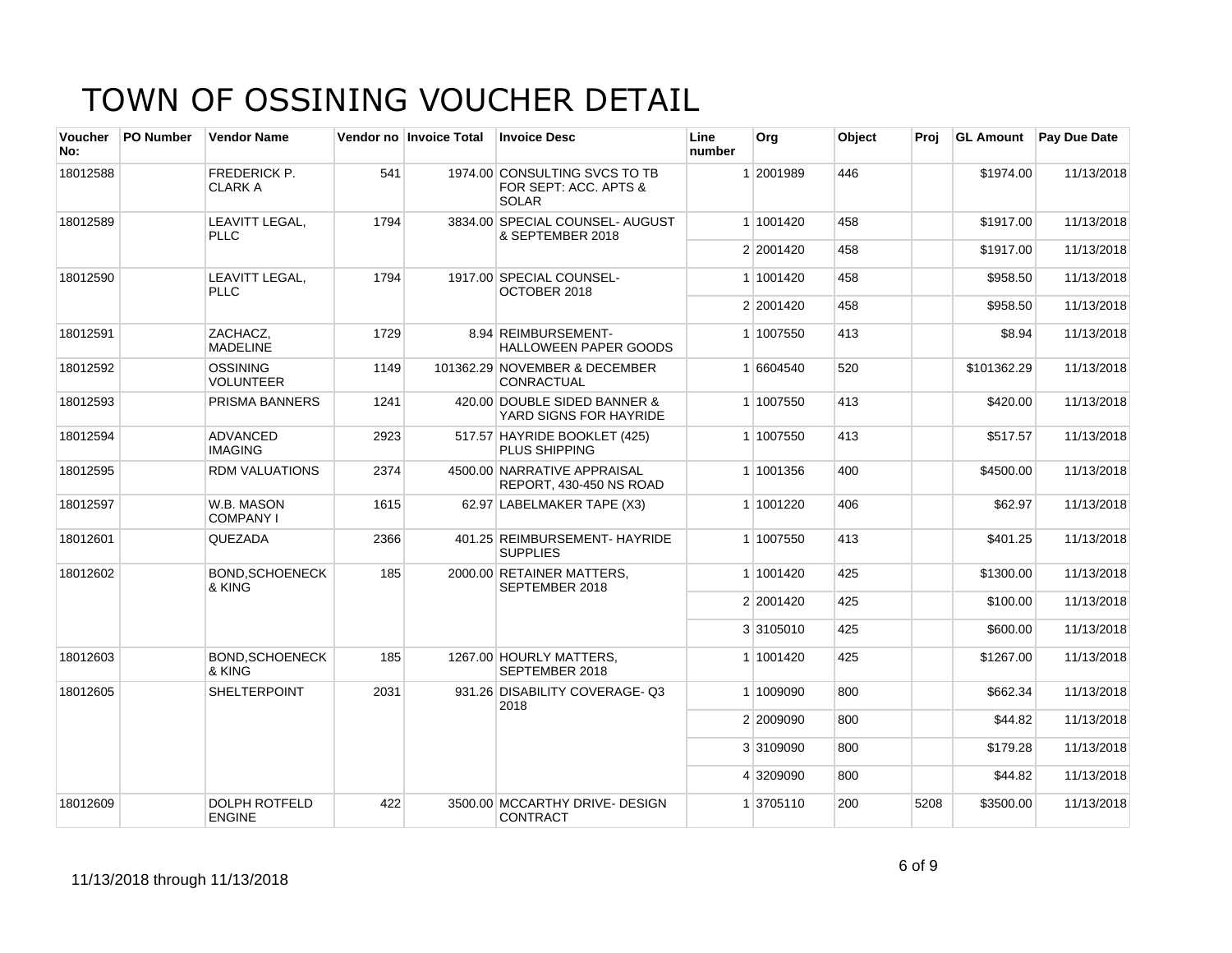| <b>Voucher</b><br>No: | <b>PO Number</b> | <b>Vendor Name</b>                        |      | Vendor no Invoice Total | <b>Invoice Desc</b>                                                              | Line<br>number | Org       | Object | Proj | <b>GL Amount</b> | <b>Pay Due Date</b> |
|-----------------------|------------------|-------------------------------------------|------|-------------------------|----------------------------------------------------------------------------------|----------------|-----------|--------|------|------------------|---------------------|
| 18012612              |                  | <b>DOLPH ROTFELD</b><br><b>ENGINE</b>     | 422  |                         | 2020.00 MCCARTHY DRIVE- SOIL<br><b>BORINGS</b>                                   |                | 1 3705110 | 200    | 5208 | \$2020.00        | 11/13/2018          |
| 18012613              |                  | <b>DOLPH ROTFELD</b><br><b>ENGINE</b>     | 422  |                         | 6845.00 MCCARTHY DRIVE-SOIL<br><b>BORINGS &amp; RPT/</b><br><b>REIMBURSEMENT</b> |                | 1 3705110 | 200    | 5208 | \$6845.00        | 11/13/2018          |
| 18012622              |                  | PALMIETTO, LISA                           | 2928 |                         | 101.88 REFUND OVERPMT 2018/19<br>1ST 1/2 SCHOOL TAX                              |                | 1 100     | 0690   |      | \$101.88         | 11/13/2018          |
| 18012623              |                  | EVERETT.<br><b>RAYMOND</b>                | 2927 |                         | 587.90 REFUND OVERPMT 2018/19<br>2ND 1/2 SCHOOL TAX                              |                | 1 100     | 0690   |      | \$587.90         | 11/13/2018          |
| 18012624              |                  | DIESING.<br><b>STEPHANIE</b>              | 2926 |                         | 2152.00 REFUND PLANNING BD<br><b>ESCROW BALANCE</b>                              |                | 1 3303047 | 0065   |      | \$2152.00        | 11/13/2018          |
| 18012625              |                  | <b>SILVERBERG</b><br>ZALANTIS,            | 1404 |                         | 27.00 RIVER KNOLL PLANNING BD<br><b>SVCS</b>                                     |                | 1 3303039 | 0065   |      | \$27.00          | 11/13/2018          |
| 18012626              |                  | <b>SILVERBERG</b><br>ZALANTIS.            | 1404 |                         | 162.00 SCHEMMER/SANTUCCI<br><b>PLANNING BD SVCS</b>                              |                | 1 3303049 | 0065   |      | \$162.00         | 11/13/2018          |
| 18012627              |                  | <b>SILVERBERG</b><br>ZALANTIS,            | 1404 |                         | 405.00 VILLAGE OF OSSINING<br><b>WATER TRMNT PLNT PB</b><br><b>SVCS</b>          |                | 1 3303050 | 0065   |      | \$405.00         | 11/13/2018          |
| 18012628              |                  | <b>SILVERBERG</b><br>ZALANTIS.            | 1404 |                         | 189.00 RAYFORD DAVERNE ARB<br>PLANNING BD SVCS                                   |                | 1 3303043 | 0065   |      | \$189.00         | 11/13/2018          |
| 18012629              |                  | <b>SILVERBERG</b><br>ZALANTIS.            | 1404 |                         | 351.00 THE LEARNING EXPERIENCE<br>PB SVCS                                        |                | 1 3303048 | 0065   |      | \$351.00         | 11/13/2018          |
| 18012630              |                  | <b>STAPLES INC. &amp;</b><br><b>SUBSI</b> | 1439 |                         | 36.52 DESK CALENDARS FOR 2019<br>(X4), COPY PAPER                                |                | 1 1001110 | 406    |      | \$36.52          | 11/13/2018          |
| 18012631              |                  | CINTAS CORP.                              | 299  |                         | 159.53 FIRST AID BOX MAINTENANCE<br>FOR TOWN BLDG DEPT.                          |                | 1 2003620 | 201    |      | \$159.53         | 11/13/2018          |
| 18012632              |                  | <b>BAKER &amp; MCKENZIE</b><br><b>LLP</b> | 2925 |                         | 1000.00 COALTION FOR CHARIABLE<br>TRUST DEDUCT.                                  |                | 1 1001420 | 458    |      | \$500.00         | 11/13/2018          |
|                       |                  |                                           |      |                         | <b>CONTRIBUTION</b>                                                              |                | 2 2001420 | 458    |      | \$500.00         | 11/13/2018          |
| 18012633              |                  | ZACHACZ,<br><b>MADELINE</b>               | 1729 |                         | 6.70 REIMBURSEMENT- CERTIFIED<br><b>MAIL</b>                                     |                | 1 1001620 | 405    |      | \$6.70           | 11/13/2018          |
| 18012634              |                  | <b>STAPLES INC. &amp;</b><br><b>SUBSI</b> | 1439 |                         | 100.20 TONER, COPY PAPER                                                         |                | 1 1001110 | 406    |      | \$100.20         | 11/13/2018          |
| 18012636              |                  | STAPLES INC. &<br><b>SUBSI</b>            | 1439 |                         | 32.30 REDWELL POCKET FOLDERS                                                     |                | 1 1001110 | 406    |      | \$32.30          | 11/13/2018          |
| 18012637              |                  | <b>CIARCIA</b><br>ENGINEERING.            | 297  |                         | 150.00 RIVER KNOLL PLANNING BD<br><b>SVCS</b>                                    |                | 1 3303039 | 0065   |      | \$150.00         | 11/13/2018          |
| 18012638              |                  | <b>CIARCIA</b><br><b>ENGINEERING.</b>     | 297  |                         | 637.50 THE LEARNING EXPERIENCE<br><b>PLANNING BD SVCS</b>                        |                | 1 3303048 | 0065   |      | \$637.50         | 11/13/2018          |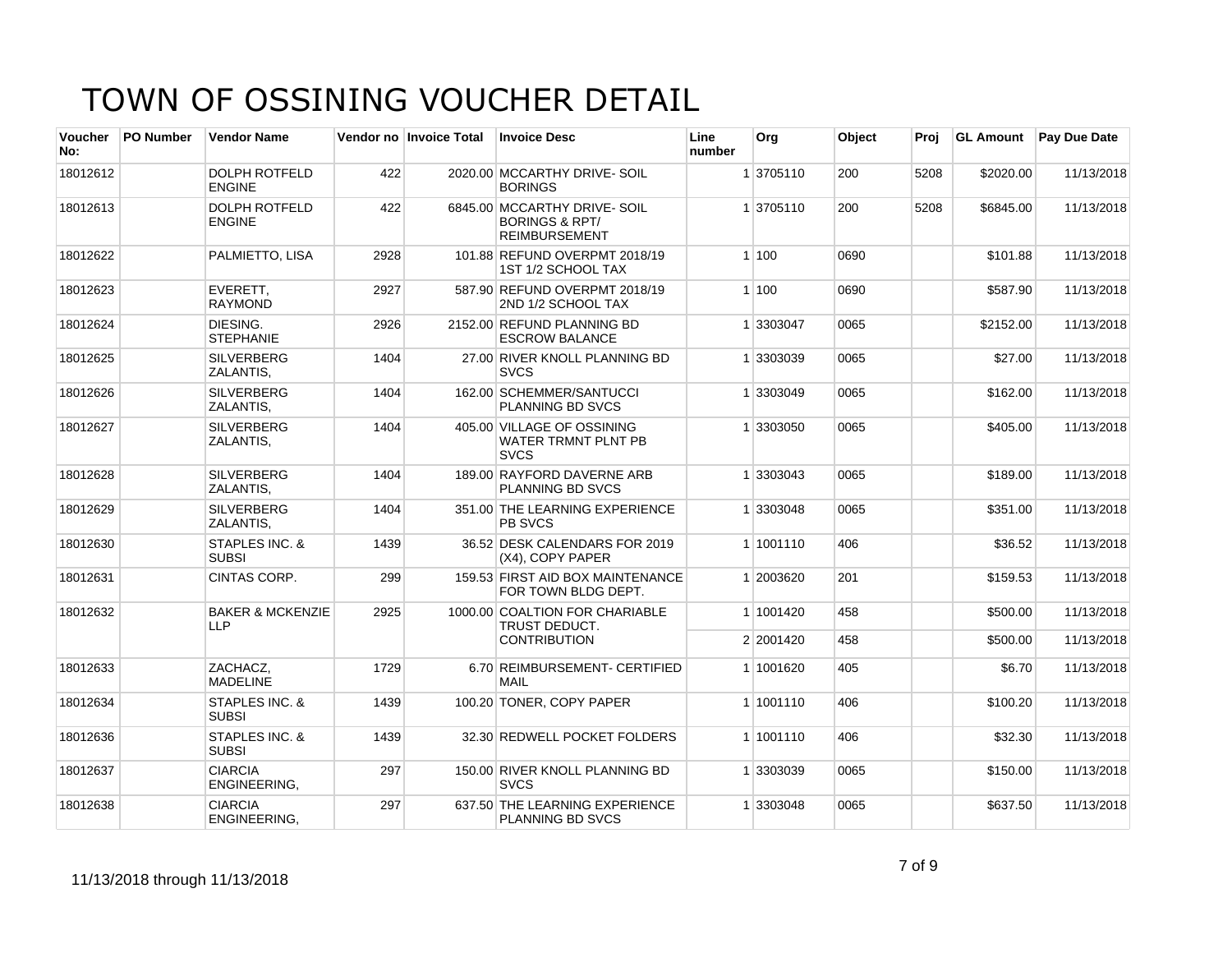| <b>Voucher</b><br>No: | <b>PO Number</b> | <b>Vendor Name</b>             |      | Vendor no Invoice Total | <b>Invoice Desc</b>                                                | Line<br>number | Org     | Object | Proj | <b>GL Amount</b> | <b>Pav Due Date</b> |
|-----------------------|------------------|--------------------------------|------|-------------------------|--------------------------------------------------------------------|----------------|---------|--------|------|------------------|---------------------|
| 18012639              |                  | <b>CIARCIA</b><br>ENGINEERING. | 297  |                         | 150.00 VILLAGE OF OSSINING WTP<br><b>PLANNING BD SVCS</b>          |                | 3303050 | 0065   |      | \$150.00         | 11/13/2018          |
| 18012640              |                  | <b>CIARCIA</b><br>ENGINEERING, | 297  |                         | 300.00 SANTUCCI/SCHEMMER<br><b>PLANNING BD SVCS</b>                |                | 3303049 | 0065   |      | \$300.00         | 11/13/2018          |
| 18012641              |                  | <b>CIARCIA</b><br>ENGINEERING, | 297  |                         | 300.00 RINALDI SUBDIVISION<br><b>PLANNING BD SVCS</b>              |                | 3303044 | 0065   |      | \$300.00         | 11/13/2018          |
| 18012642              |                  | <b>CIARCIA</b><br>ENGINEERING. | 297  |                         | 150.00 MGM SUBDIVISION PLANNING<br><b>BD SVCS</b>                  |                | 3303046 | 0065   |      | \$150.00         | 11/13/2018          |
| 18012644              |                  | <b>SILVERBERG</b><br>ZALANTIS. | 1404 |                         | 378.00 RIVER KNOLL PLANNING BD<br><b>SVCS</b>                      |                | 3303039 | 0065   |      | \$378.00         | 11/13/2018          |
| 18012653              |                  | <b>SILVERBERG</b><br>ZALANTIS, | 1404 |                         | 297.00 SCHEMMER/SANTUCCI<br>SUBDIVISION PLANNING BD<br><b>SVCS</b> |                | 3303049 | 0065   |      | \$297.00         | 11/13/2018          |
| 18012654              |                  | <b>SILVERBERG</b><br>ZALANTIS. | 1404 |                         | 162.00 V OF O WATER TRMT PLANT<br><b>PLANNING BD SVCS</b>          |                | 3303050 | 0065   |      | \$162.00         | 11/13/2018          |
| 18012655              |                  | <b>SILVERBERG</b><br>ZALANTIS. | 1404 |                         | 783.00 RAYFORD DAVERNE ARB<br><b>PLANNING BD SVCS</b>              |                | 3303043 | 0065   |      | \$783.00         | 11/13/2018          |
| 18012656              |                  | <b>SILVERBERG</b><br>ZALANTIS. | 1404 |                         | 513.00 THE LEARNING EXPERIENCE<br><b>PLANNING BD SVCS</b>          |                | 3303048 | 0065   |      | \$513.00         | 11/13/2018          |
| 18012657              |                  | <b>SILVERBERG</b><br>ZALANTIS. | 1404 |                         | 162.00 RINALDI SUBDIVISION                                         |                | 3303044 | 0065   |      | \$162.00         | 11/13/2018          |
| 18012658              |                  | <b>SILVERBERG</b><br>ZALANTIS, | 1404 |                         | 270.00 SPCA OF WESTCHESTER<br><b>PLANNING BD SVCS</b>              |                | 3303050 | 0065   |      | \$270.00         | 11/13/2018          |
| 18012660              |                  | <b>SILVERBERG</b><br>ZALANTIS, | 1404 |                         | 162.00 GE LERMAN KEISER<br><b>PLANNING BD SVCS</b>                 |                | 3303010 | 0065   |      | \$162.00         | 11/13/2018          |
| 18012661              |                  | <b>SILVERBERG</b><br>ZALANTIS, | 1404 |                         | 108.00 ARMSTRONG P&H PLANNING<br><b>BD SVCS</b>                    |                | 3303045 | 0065   |      | \$108.00         | 11/13/2018          |
| Total                 |                  |                                |      |                         |                                                                    |                |         |        |      | 176665.71        |                     |

| <b>Fund</b> | Total    |
|-------------|----------|
| 100         | 41180.37 |
| 200         | 10489.17 |
| 310         | 2308.35  |
| 320         | 1130.38  |
| 330         | 7808.50  |